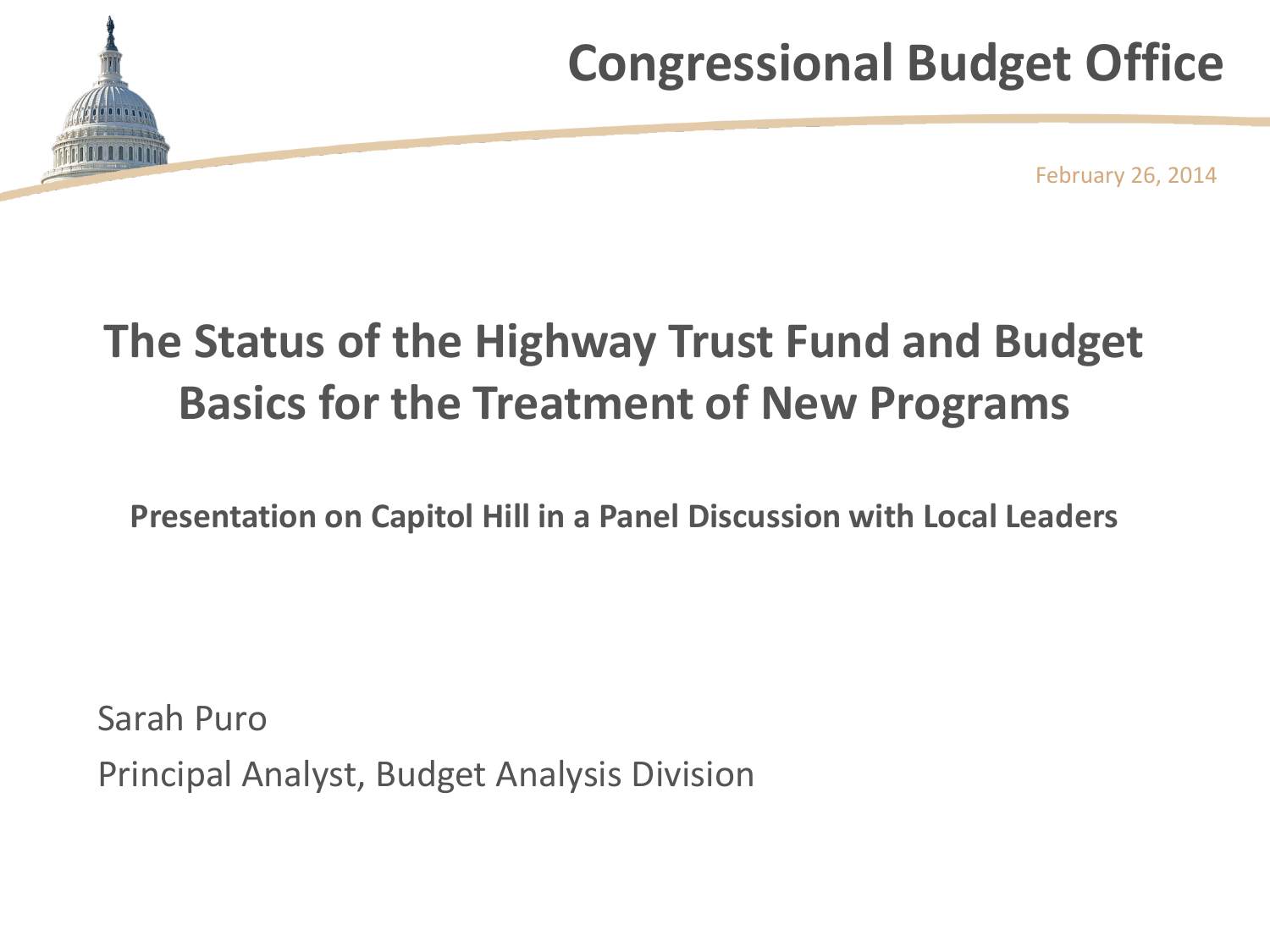### **Overview**

- The Highway Trust Fund and Taxes on Motor Fuels
	- **Highway Account:** CBO estimates that the highway account of the trust fund may have difficulty meeting all obligations during the latter half of fiscal year 2014
	- **Transit Account:** CBO estimates that the transit account of the trust fund will be able to meet all obligations through fiscal year 2014
- Federal budget basics
	- Activities that are governmental in nature are recorded in the budget
	- Loan and loan guarantee programs are treated on a net-presentvalue basis
	- Borrowing funds does not constitute a receipt to the federal government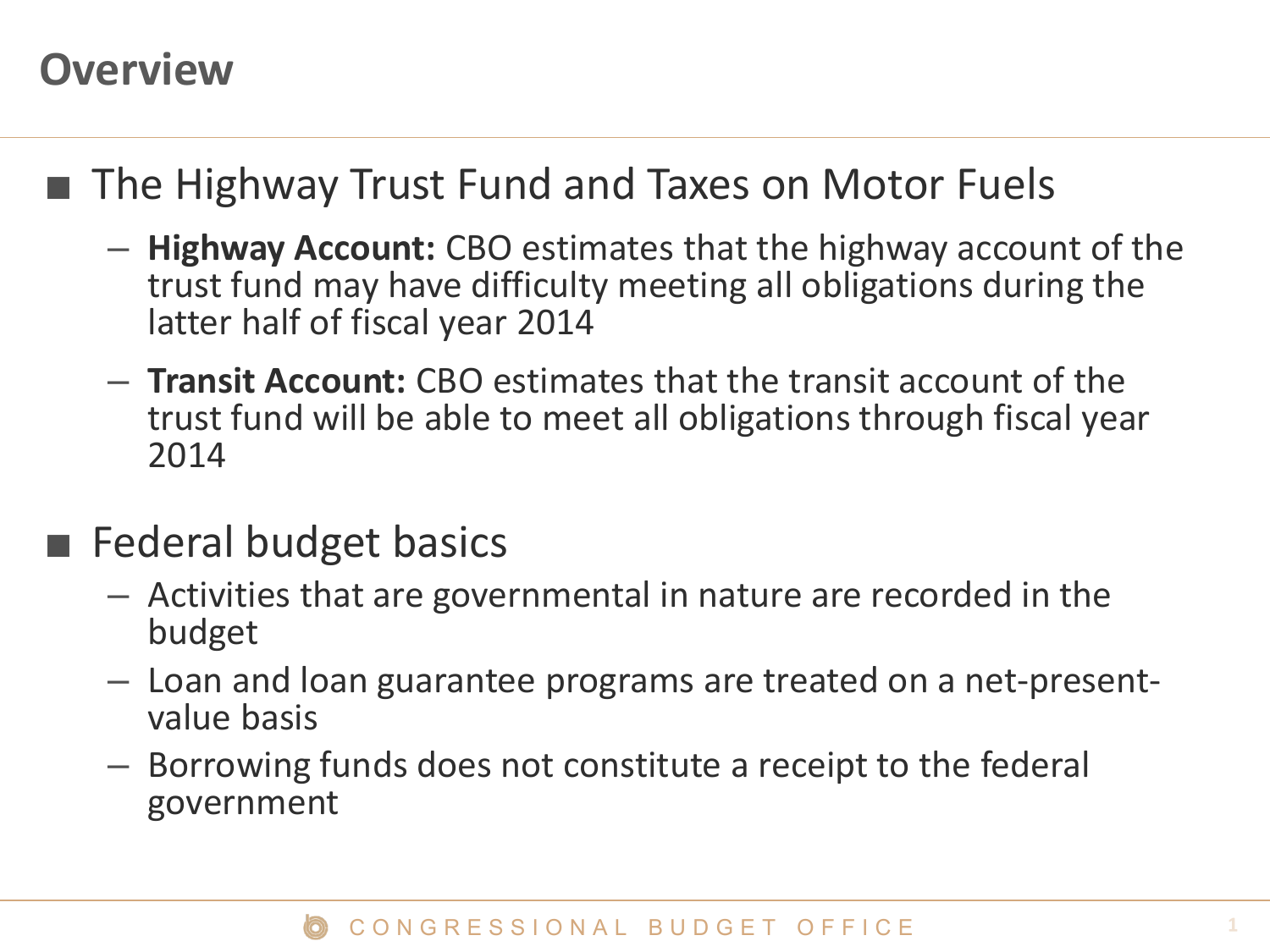### **Highway Trust Fund Basics**

### **Highway Account**

- Highways, highway safety (NHTSA), and regulation of motor carriers (FMCSA)
- Funded by gas tax (18.4 cents/gallon), diesel tax (24.4 cents per gallon), and taxes on certain heavy trucks and truck tires as well as general fund transfers
- CBO estimates that revenues will total about \$33 billion and outlays will total about \$45 billion in FY 2014

### ■ Transit Account

- Finances 80 percent of federal transit programs
- Funded by taxes on motor fuels as well as general fund transfers
- CBO estimates that revenues will total about \$5 billion and outlays will total about \$9 billion in FY 2014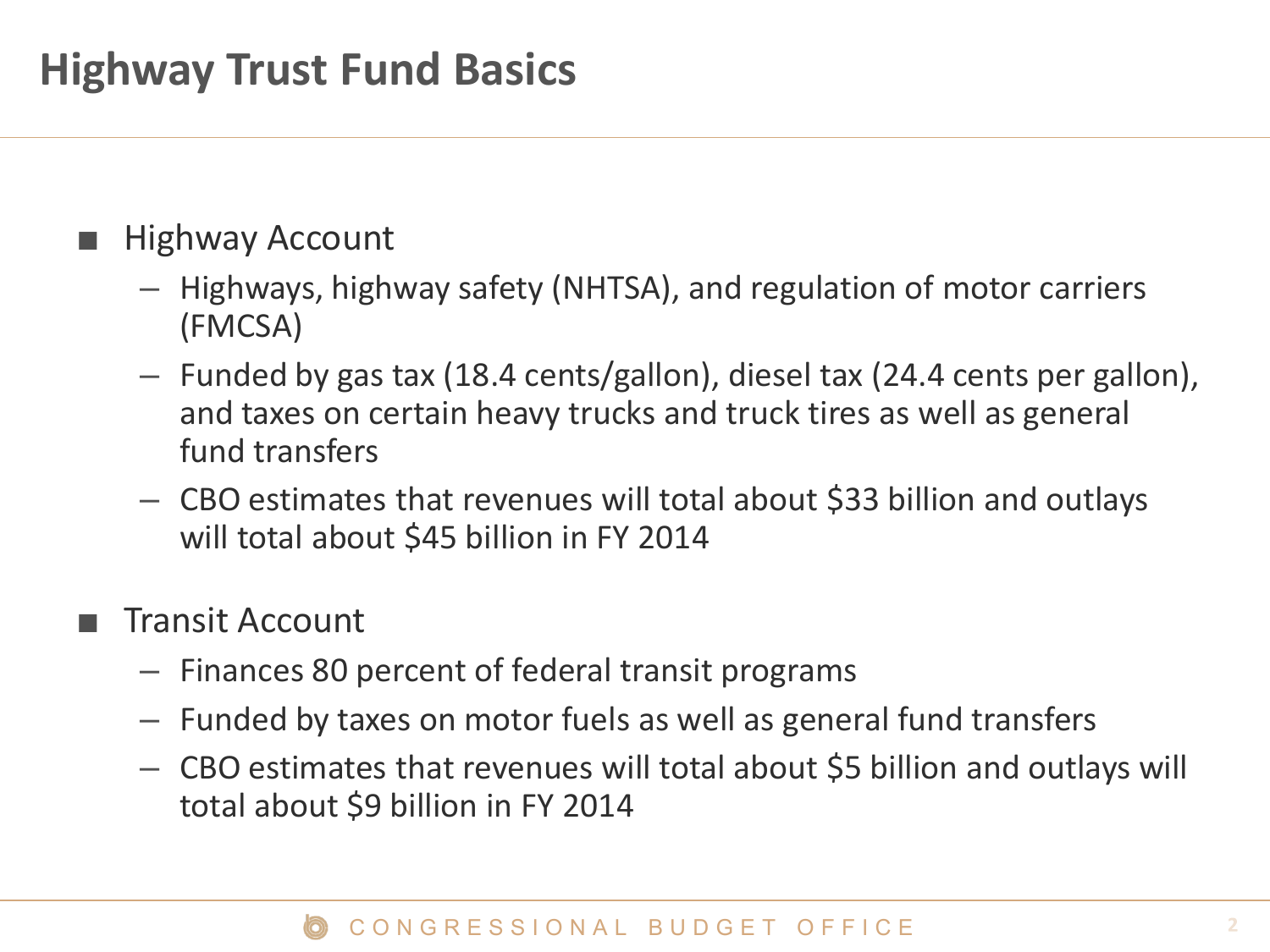### **Taxes on Motor Fuels**

- MAP-21 did not create any new, ongoing revenue for the Highway Trust Fund from users
	- No increase to the gas tax since 1993
	- MAP-21 transferred about \$20 billion, mostly from the general fund of the Treasury, to the Highway Trust Fund
- Gas tax: 18.4 cents per gallon; Diesel tax: 24.4 cents per gallon
- If indexed for inflation since 1993: gas tax would be about 29 cents per gallon; diesel tax would be about 39 cents per gallon
- Rule of thumb: a 1 cent increase in the gas tax generates about \$1.5 billion for the Highway Trust Fund

#### CONGRESSIONAL BUDGET OFFICE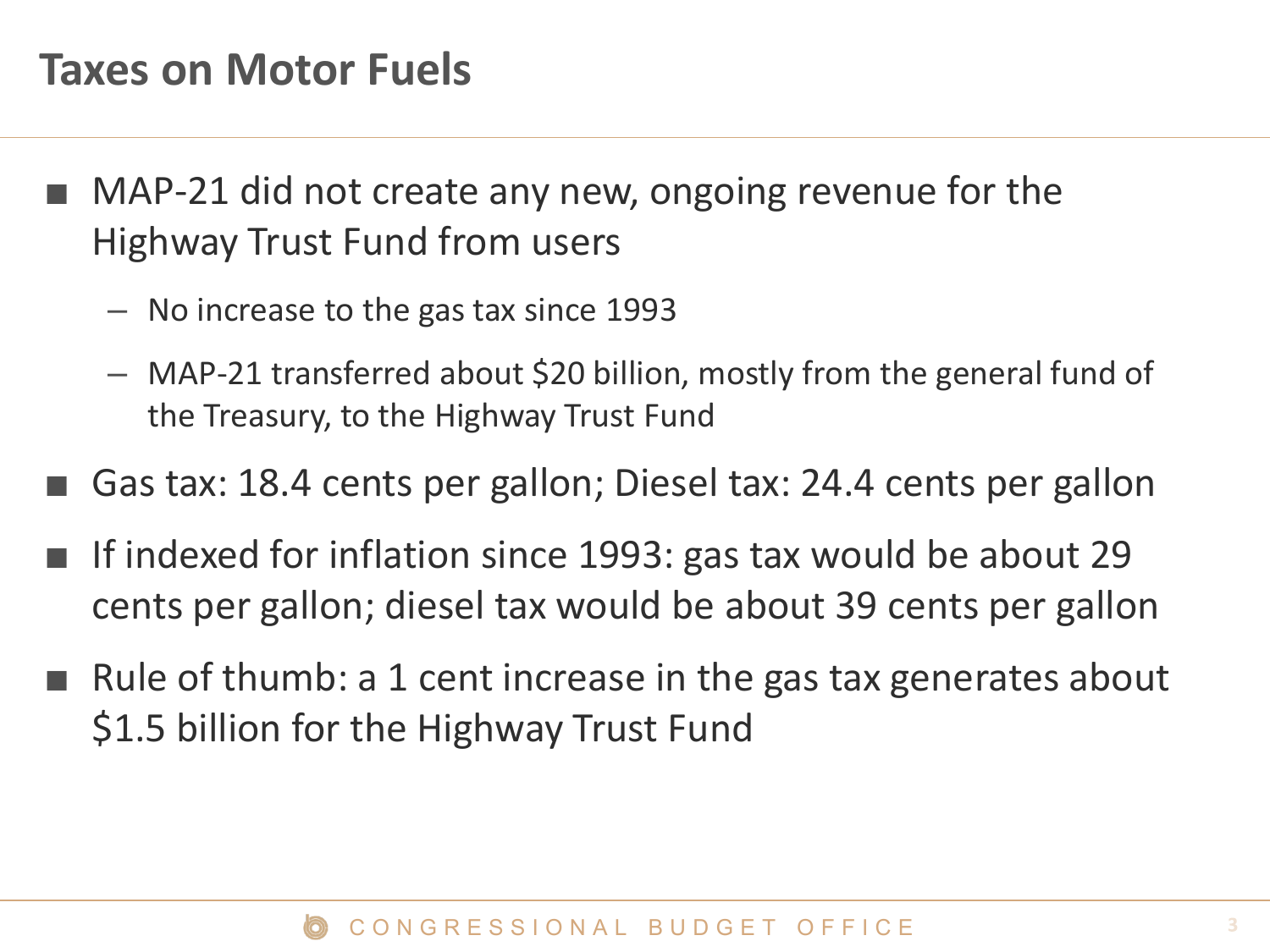## **Receipts, Outlays, and Balance or Shortfall for the Highway Account, 1998 to 2024**



Notes: CBO's projection for outlays is calculated by increasing the obligation limits set for current year by a measure of projected inflation . CBO's projection for receipts is based on market conditions, and incorporates the assumption that the current tax on fuels and on heavy vehicles will be extended.

The receipts line includes revenues credited to the highway account of the Highway Trust Fund and intragovernmental transfers to the account. Those transfers have totaled about \$46 billion since 2008, including the amounts transferred in October 2014.

The Highway Trust Fund cannot incur negative balances. Once account balances are exhausted, the chart illustrates the cumulative annual shortfalls for the highway account under CBO's baseline.

#### CONGRESSIONAL BUDGET OFFICE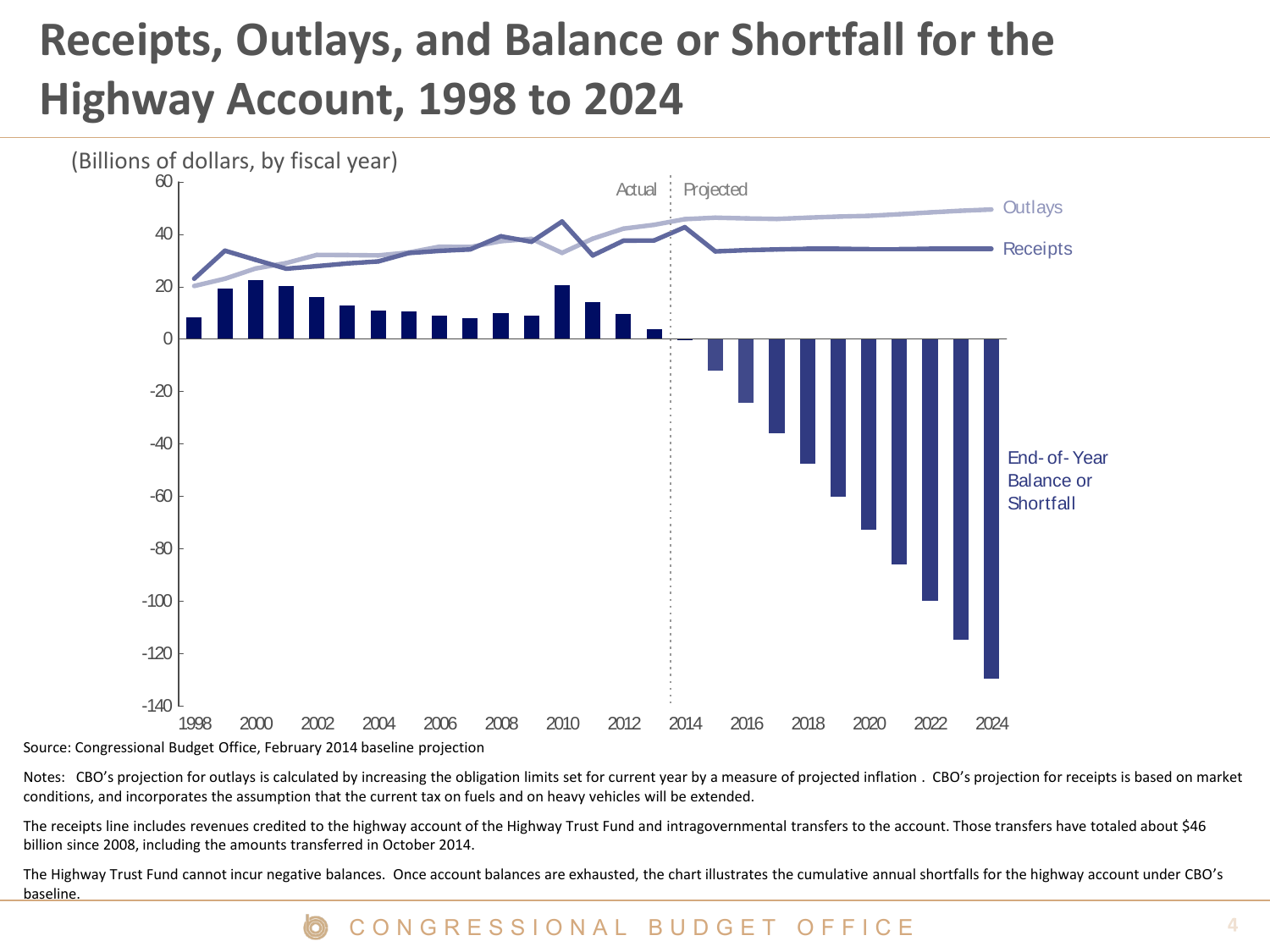### **Highway Account: End of Fiscal Year 2013**



#### CONGRESSIONAL BUDGET OFFICE  $\circledcirc$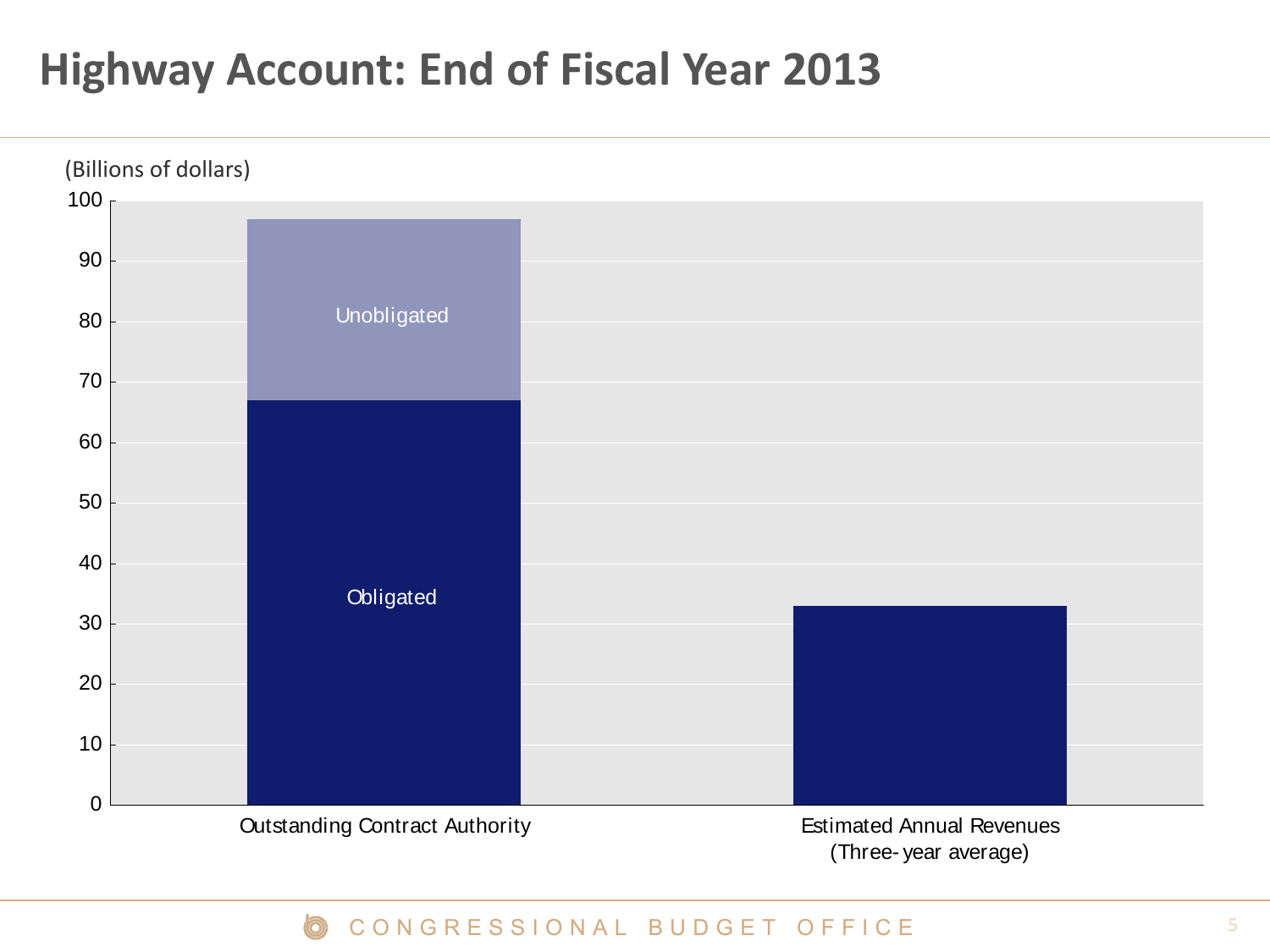- Reduce spending
- Increase receipts
- Fund the program from general revenues
- A combination of the three

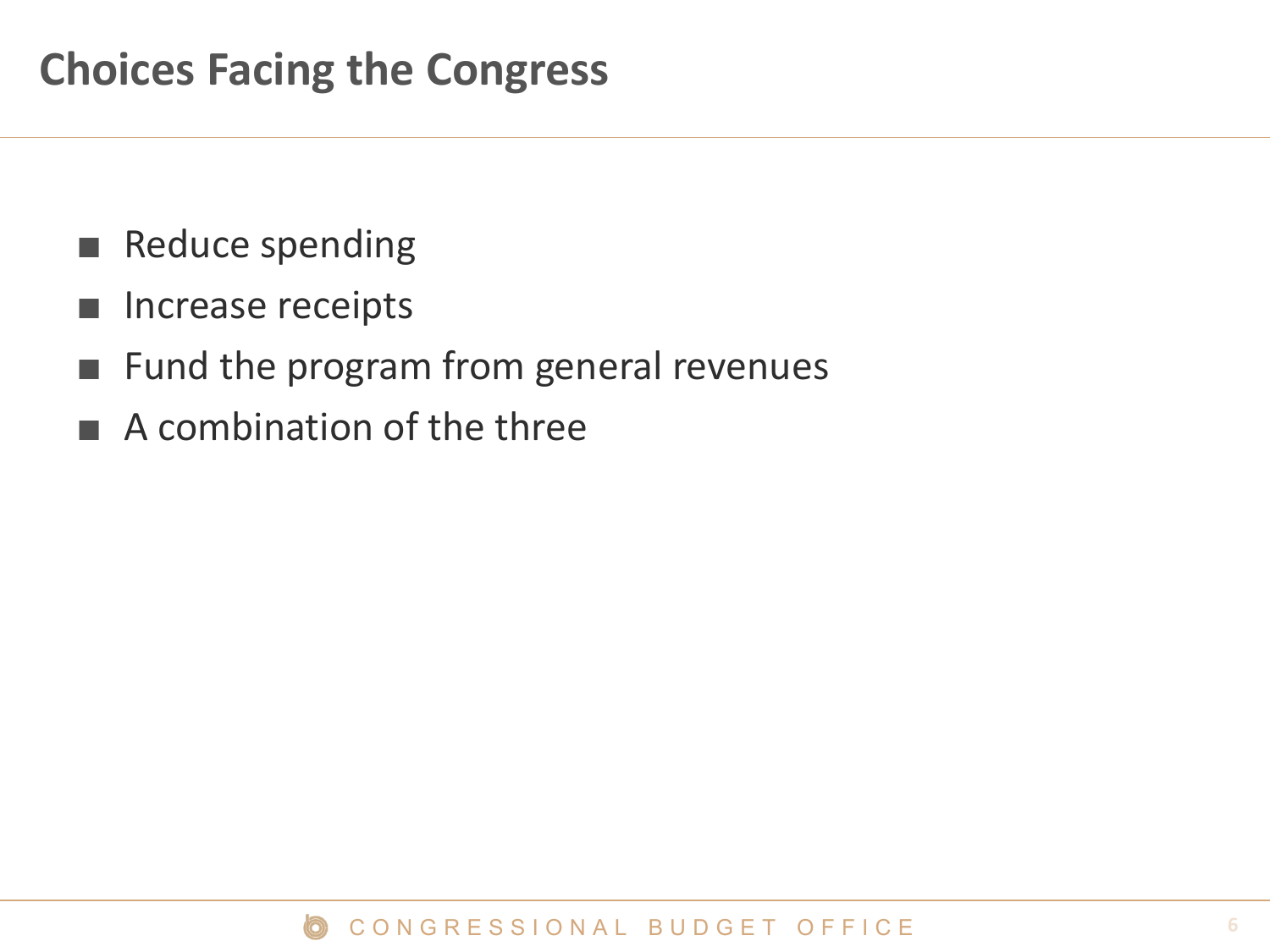# "**Borderline agencies and transactions should be included in the budget unless there are exceptionally persuasive reasons for exclusion.**"

—President's Commission on Budget Concepts (1967)

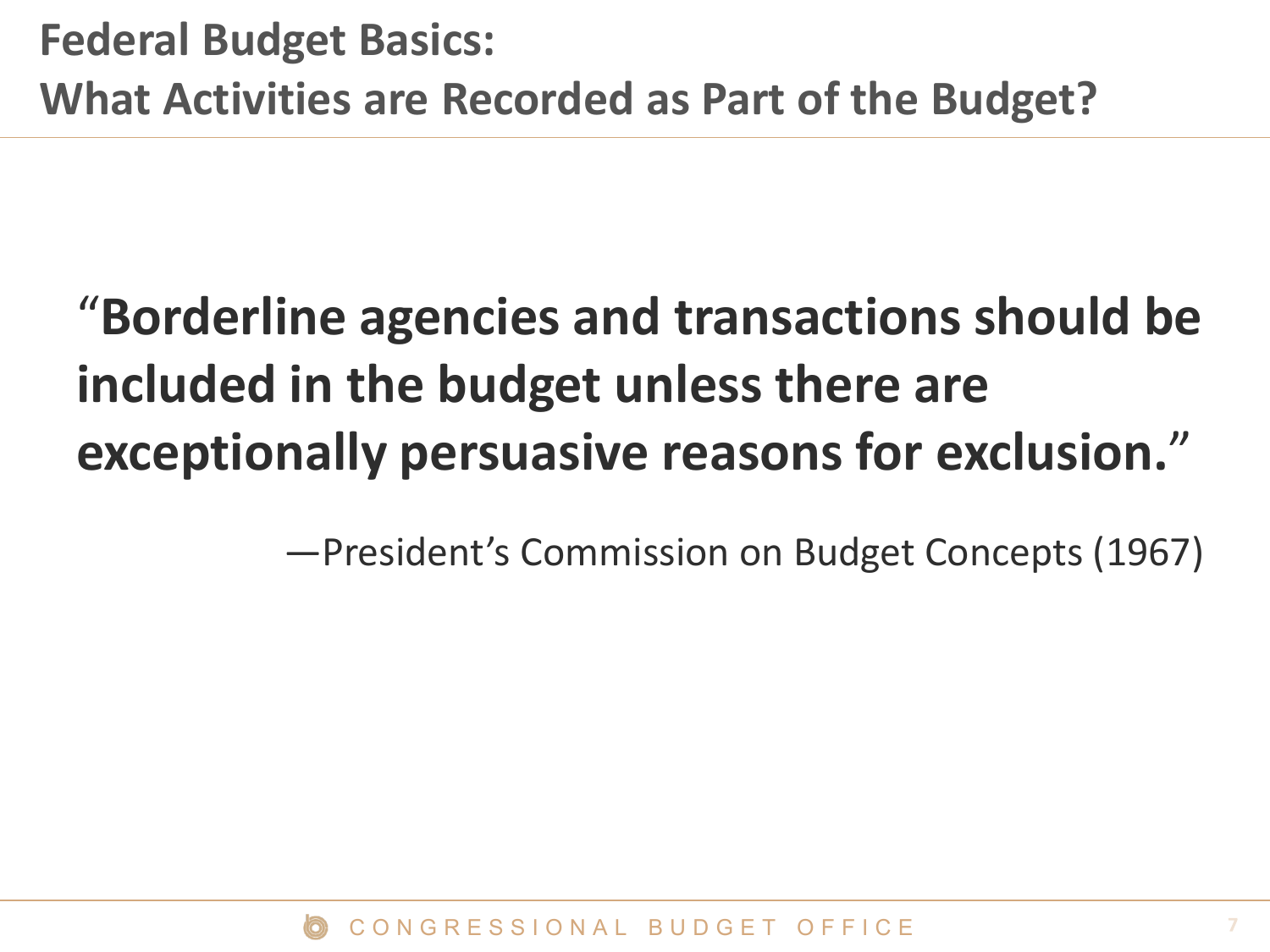## **Federal Budget Basics: What Activities are Recorded as Part of the Budget?**

- Any entity that is financed by federal funds and subject to federal control is recorded as part of the budgetary activities of the federal government.
- Activities do not have to be conducted by a federal agency to by classified as governmental and included in the budget.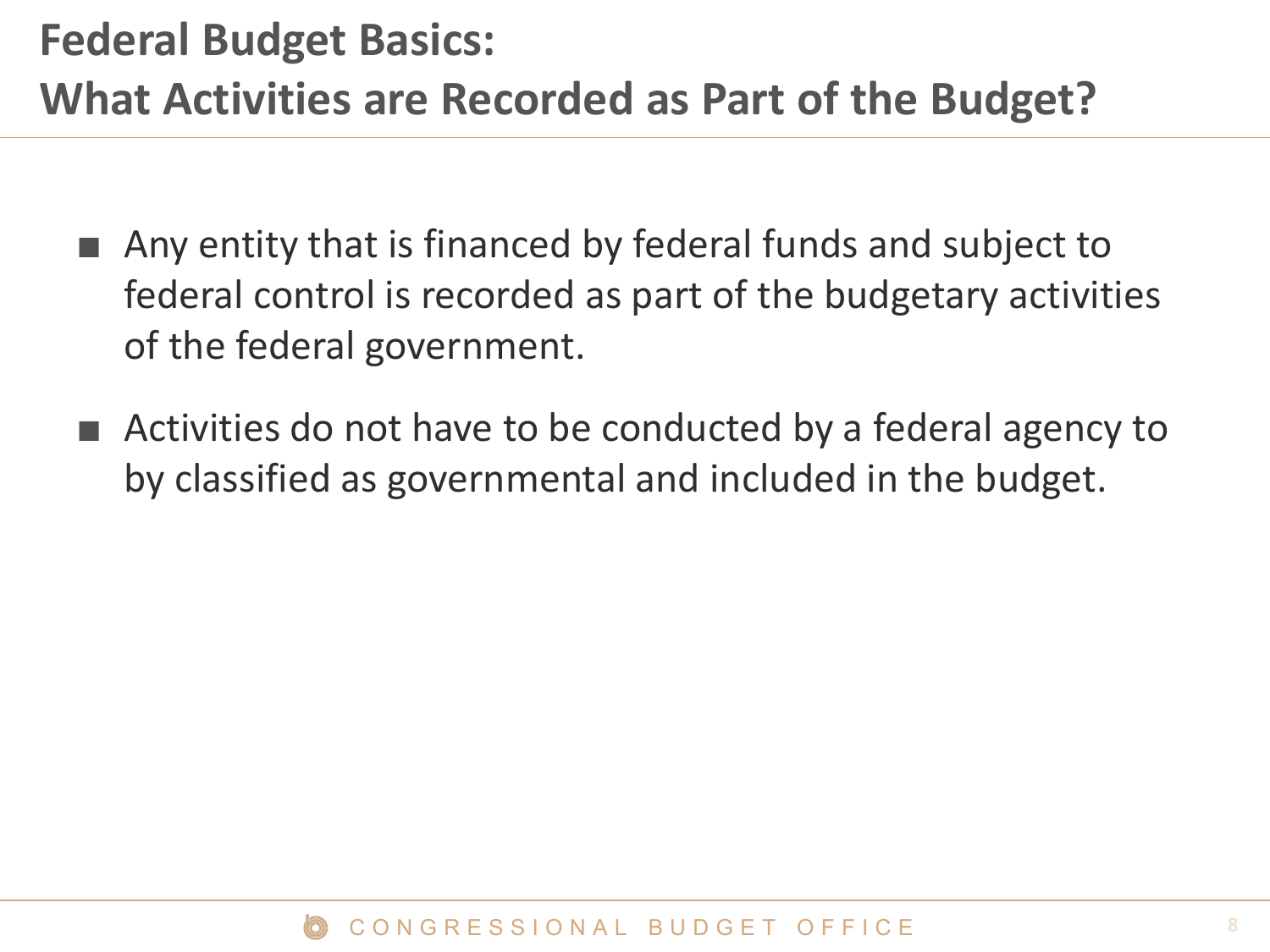## **Federal Budget Basics: The Federal Credit Reform Act of 1990 (FCRA)**

- The cost of loans and loan guarantees is recorded as the net present value of the cash flows to and from the government when the loan is disbursed (accrual accounting).
	- This value is the subsidy cost.
	- For example: A loan with a subsidy rate of 10% would provide \$100 million for projects, but would be recorded in the budget as costing \$10 million.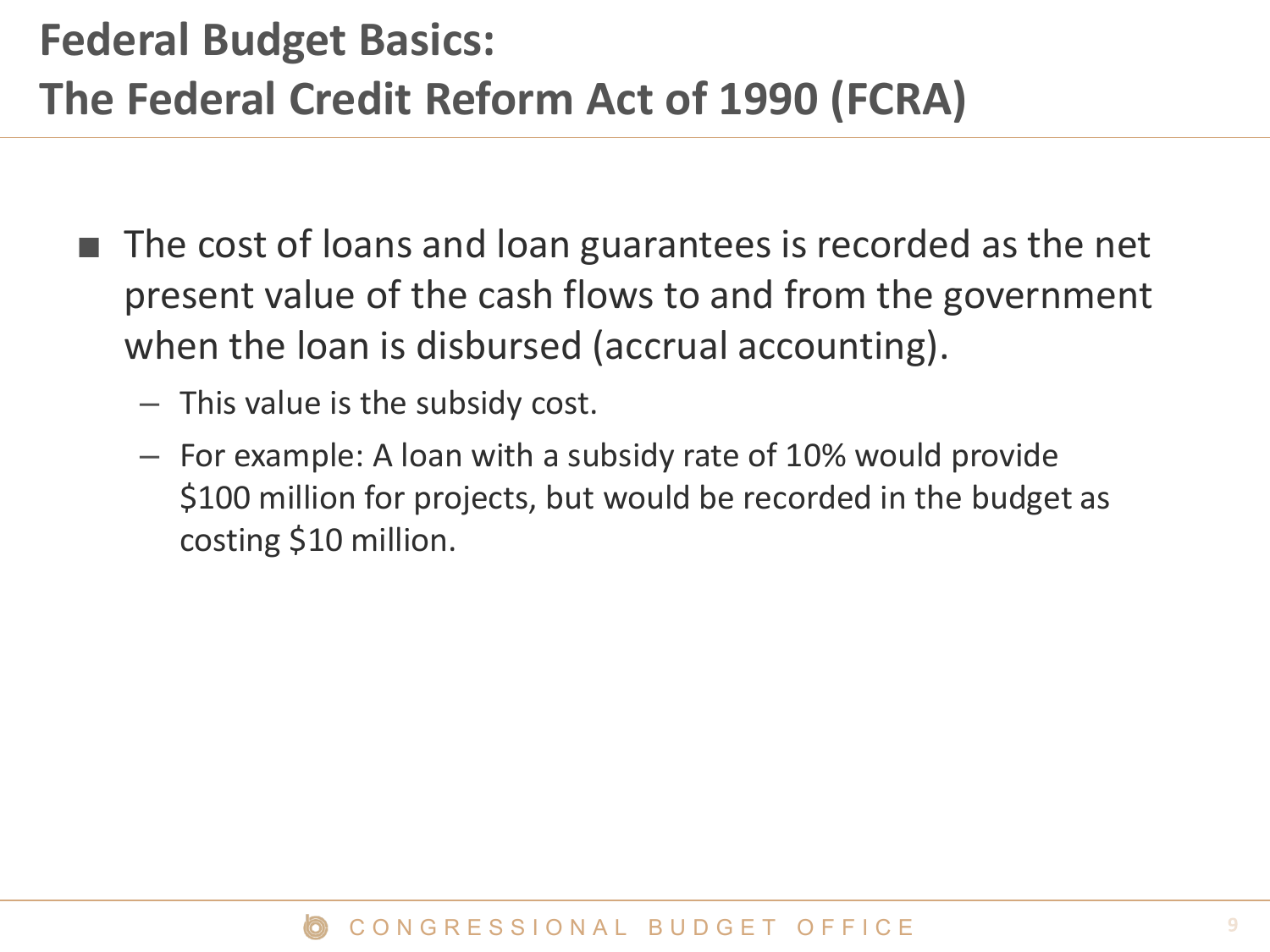### **Federal Budget Basics: A Simplified Credit Reform Model**



Disbursement and repayment of the loan (and interest payments) are not recorded in the federal budget because those transactions are only "financing" cash flows.



#### CONGRESSIONAL BUDGET OFFICE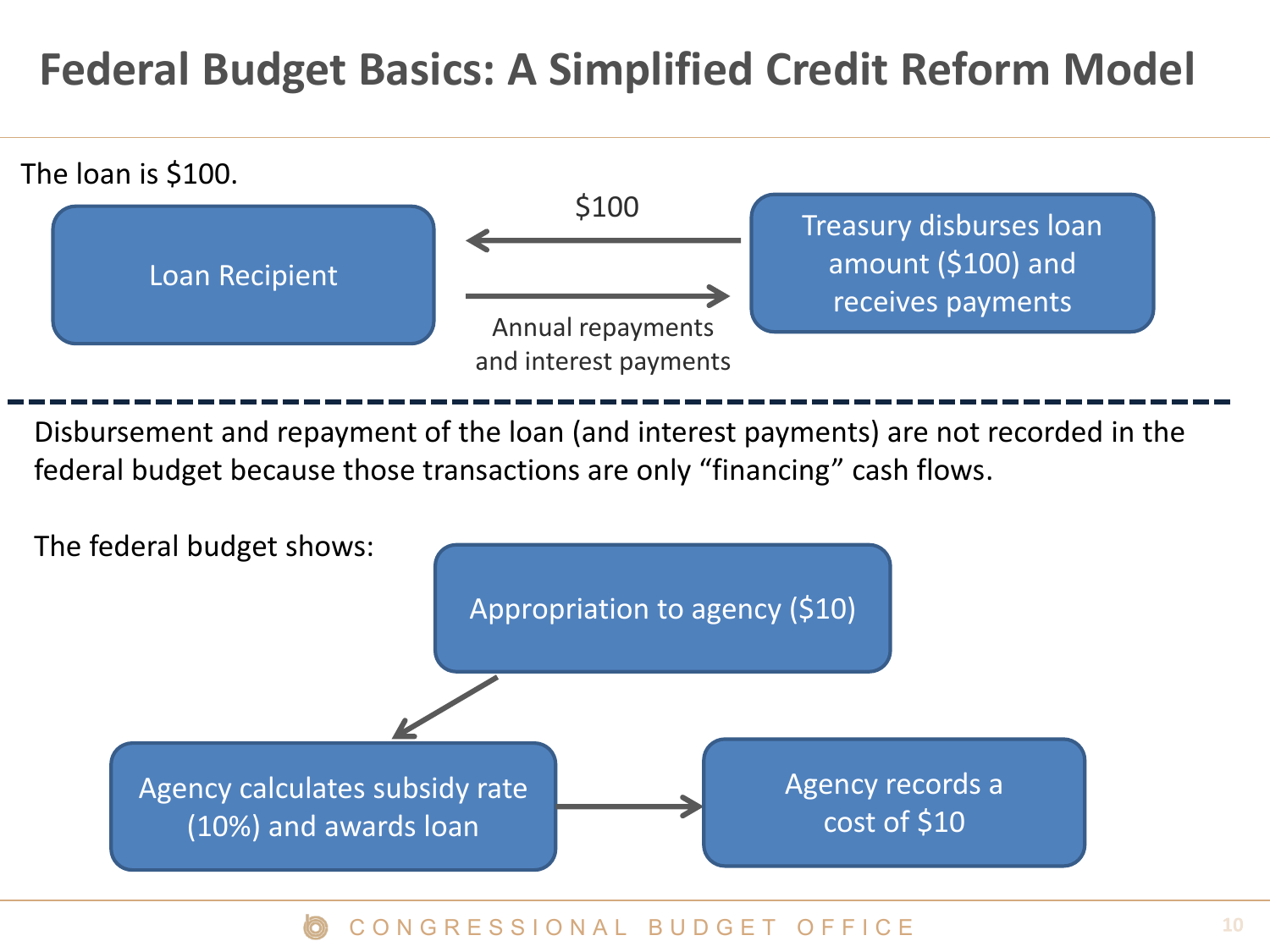## **Federal Budget Basics: Loans and Loan Guarantees**

- Under FCRA, in the case of direct loans, funds are not available to revolve (into new loans).
	- Loan repayments are unavailable for future spending; those repayments are already accounted for in the estimated net present value of the loan.
	- Many state infrastructure banks allow funds to revolve.
- Allowing loan repayment to be used for new loans would raise the effective FCRA subsidy cost of the original loans to 100% (equivalent to a grant).
- FCRA does not account for market risk. Market risk is the sensitivity of private investors to losses that cannot be avoided through diversification.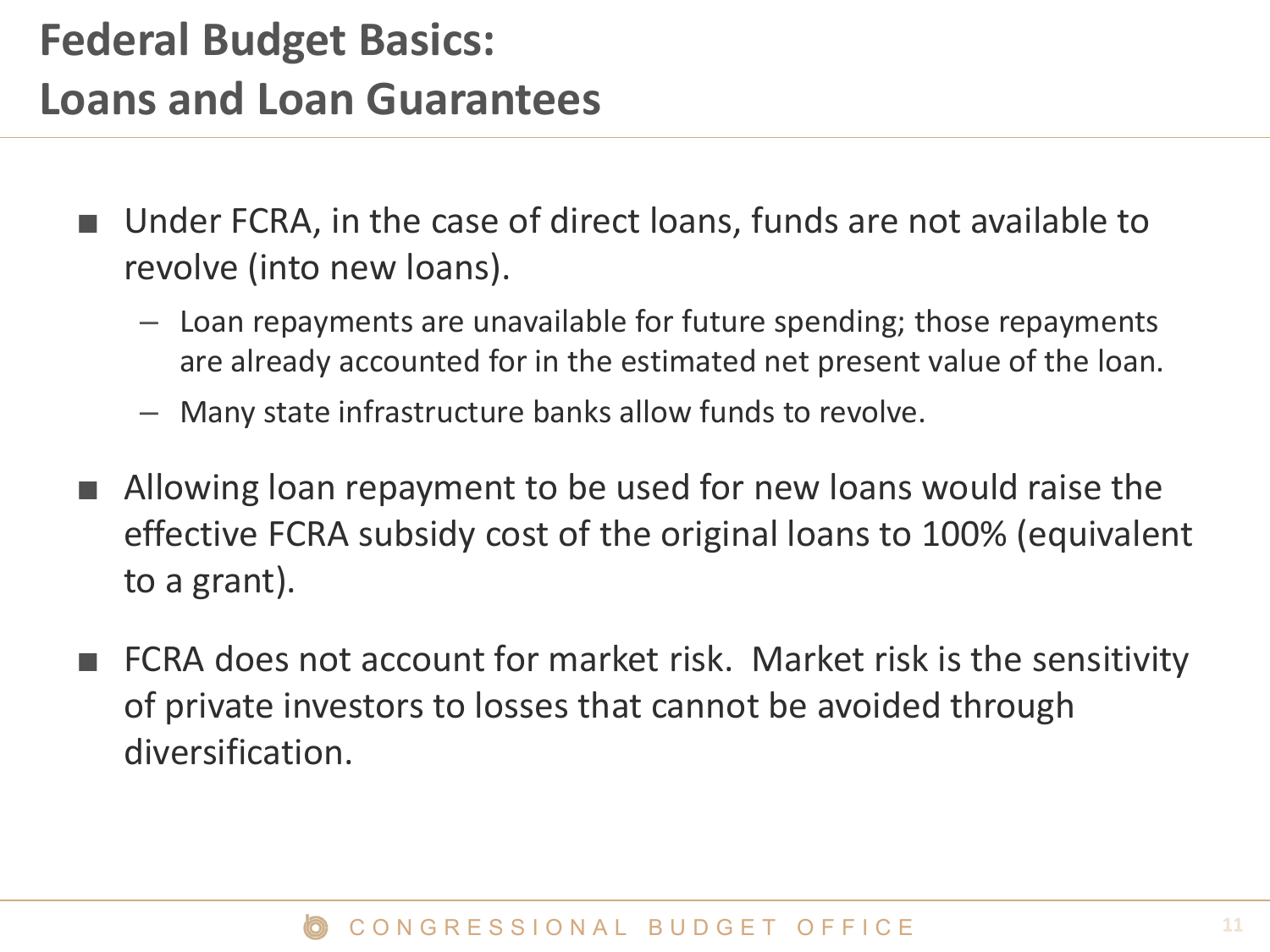- Bond proceeds or repayable equity investments are a means of financing a project, not the ultimate source of capital and are not treated as federal receipts
- Source of capital for infrastructure projects is the income that will be generated by their operation, which usually comes from federal spending even in the cases with third-party financing